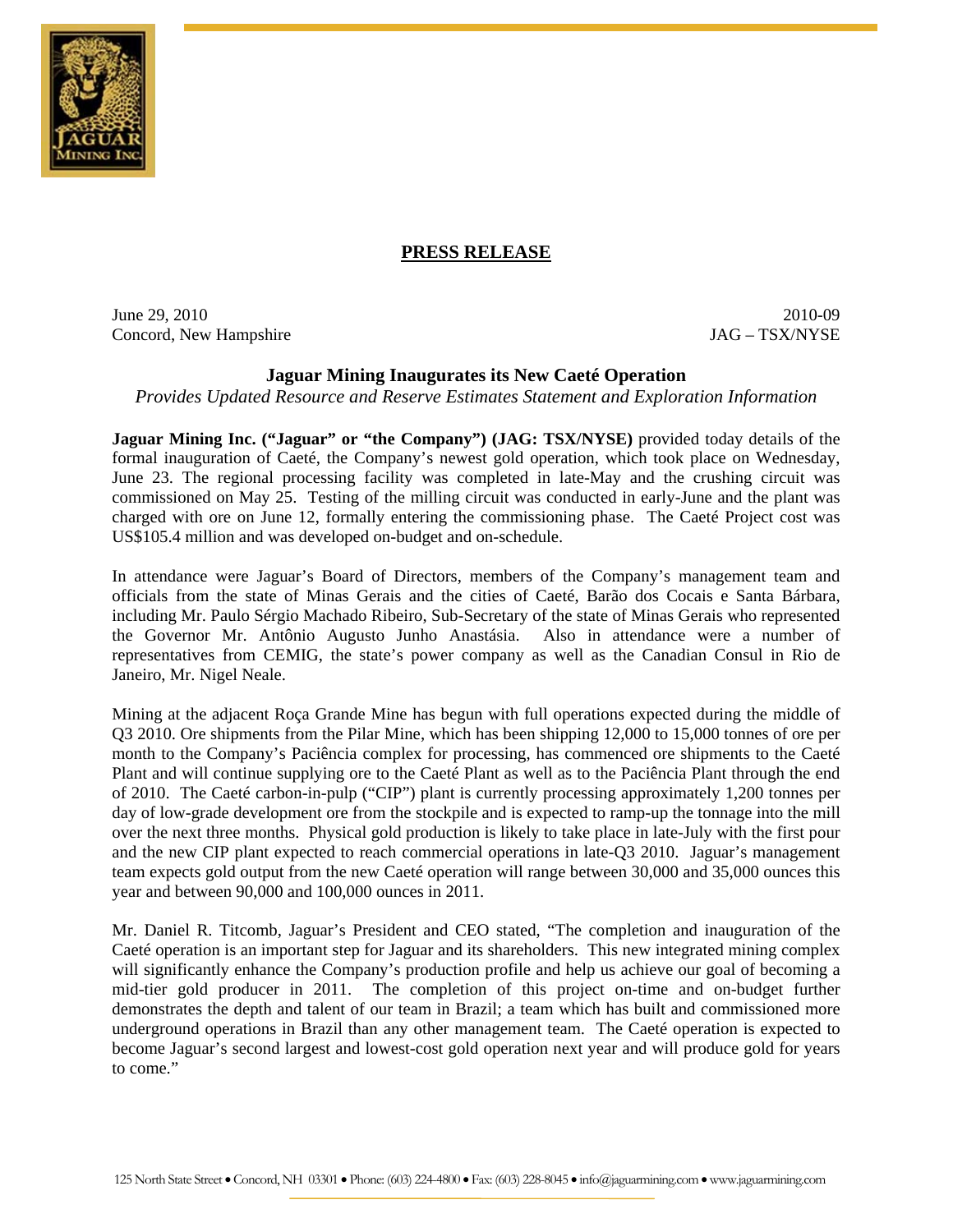# **Updated Resource and Reserve Estimates Statement**

In July 2010, Jaguar expects to file on SEDAR a National Instrument ("NI") 43-101 statement of resources technical report, which includes additional measured and indicated ("M&I") and inferred resources in southern Brazil as part of its normal exploration and development effort. As detailed in the following table, Jaguar now has 6,327,060 ounces of M&I gold resources based on 95,689,380 tonnes with an average grade of 2.06 grams per tonne as well as  $1,762,330$  ounces of inferred gold resources based on 26,306,020 tonnes with an average grade of 2.08 grams per tonne. Proven and probable reserves total 4,337,680 ounces of gold based on 81,188,600 tonnes of ore grading 1.66 grams per tonne.

| Table 1 - Summary of Estimated Mineral Resources* |                                                                |                          |               |      |                             |      |              |                  |                                |                 |
|---------------------------------------------------|----------------------------------------------------------------|--------------------------|---------------|------|-----------------------------|------|--------------|------------------|--------------------------------|-----------------|
|                                                   | RESOURCES (tonnage in metric tonnes and grades in grams/tonne) |                          |               |      |                             |      |              | <b>RESOURCES</b> |                                |                 |
|                                                   |                                                                |                          |               |      |                             |      | (ounces Au)  |                  |                                |                 |
|                                                   | Measured<br>(t)                                                | g/t                      | Indicated (t) | g/t  | Measured +<br>Indicated (t) | g/t  | Inferred (t) | g/t              | Measured +<br><b>Indicated</b> | <b>Inferred</b> |
| <b>Southern Brazil</b>                            |                                                                |                          |               |      |                             |      |              |                  |                                |                 |
| Paciência                                         |                                                                |                          |               |      |                             |      |              |                  |                                |                 |
| Santa Isabel <sup>(2)</sup>                       | 1,651,480                                                      | 3.98                     | 2,331,680     | 3.24 | 3,983,160                   | 3.55 | 856,710      | 2.90             | 454,240                        | 79,890          |
| Other <sup>(1)</sup>                              | 1,642,000                                                      | 3.68                     | 1,567,000     | 3.97 | 3,209,000                   | 3.82 | 500,000      | 5.00             | 394,330                        | 80,390          |
| Other <sup>(7)</sup>                              | 325,350                                                        | 5.89                     | 930,850       | 4.66 | 1,256,200                   | 4.98 | 248,230      | 4.87             | 201,100                        | 38,860          |
| Total                                             | 3,618,830                                                      | 4.02                     | 4,829,530     | 3.75 | 8,448,360                   | 3.86 | 1,604,940    | 3.86             | 1,049,670                      | 199,140         |
| Caeté Project                                     |                                                                |                          |               |      |                             |      |              |                  |                                |                 |
| ${\rm Pilar}^{(3)}$                               | 2,137,260                                                      | 4.05                     | 1,668,020     | 4.71 | 3,805,280                   | 4.34 | 1,757,090    | 6.20             | 530,510                        | 350,400         |
| Roça Grande <sup>(3)</sup>                        | 4,686,090                                                      | 2.97                     | 4,927,390     | 3.82 | 9,613,480                   | 3.41 | 1,540,660    | 3.88             | 1,053,480                      | 192,410         |
| Other $^{(1)}$                                    | 569,650                                                        | 5.48                     | 530,000       | 5.83 | 1,059,000                   | 5.66 | 330,000      | 6.04             | 192,650                        | 64,070          |
| Other $(7)$                                       | 569,650                                                        | 4.06                     | 934,800       | 3.99 | 1,504,450                   | 4.02 | 863,990      | 3.85             | 194,440                        | 106,870         |
| Total                                             | 7,962,650                                                      | 3.52                     | 8,060,210     | 4.16 | 15,982,210                  | 3.84 | 4,491,740    | 4.94             | 1,971,080                      | 713,750         |
| <b>Turmalina</b>                                  |                                                                |                          |               |      |                             |      |              |                  |                                |                 |
| Faina and Pontal <sup>(4)</sup>                   | 339,600                                                        | 5.64                     | 1,191,000     | 5.70 | 1,530,600                   | 5.69 | 120,000      | 5.70             | 279,870                        | 21,990          |
| Ore Bodies A and $B^{(5)}$                        | 331,160                                                        | 4.52                     | 2,277,280     | 5.58 | 2,608,440                   | 5.44 | 809,600      | 6.54             | 456,370                        | 170,340         |
| Ore Body $C^{(5)}$                                | 627,700                                                        | 2.57                     | 1,118,070     | 3.51 | 1,745,770                   | 3.17 | 479,740      | 3.70             | 178,070                        | 57,110          |
| Total                                             | 1,298,460                                                      | 3.87                     | 4,586,350     | 5.10 | 5,884,810                   | 4.83 | 1,409,340    | 5.50             | 914,310                        | 249,440         |
| <b>Total Southern Brazil</b>                      | 12,879,940                                                     | 3.69                     | 17,476,090    | 4.29 | 30,315,380                  | 4.04 | 7,506,020    | 4.82             | 3,935,060                      | 1,162,330       |
| <b>Northern Brazil</b>                            |                                                                |                          |               |      |                             |      |              |                  |                                |                 |
| Gurupi                                            |                                                                |                          |               |      |                             |      |              |                  |                                |                 |
| Cipoeiro <sup>(6)</sup>                           | $\overline{\phantom{a}}$                                       | $\overline{\phantom{a}}$ | 45,308,000    | 1.21 | 45,308,000                  | 1.21 | 6,800,000    | 1.10             | 1,760,000                      | 200,000         |
| Chega Tudo <sup>(6)</sup>                         | L.                                                             |                          | 20,066,000    | 0.98 | 20,066,000                  | 0.98 | 12,000,000   | 1.00             | 632,000                        | 400,000         |
| <b>Total Northern Brazil</b>                      | $\overline{\phantom{a}}$                                       |                          | 65,374,000    | 1.14 | 65,374,000                  | 1.14 | 18,800,000   | 1.04             | 2,392,000                      | 600,000         |
|                                                   | <b>TOTAL IN SITU RESOURCES</b>                                 |                          |               |      | 95,689,380                  | 2.06 | 26,306,020   | 2.08             | 6,327,060                      | 1,762,330       |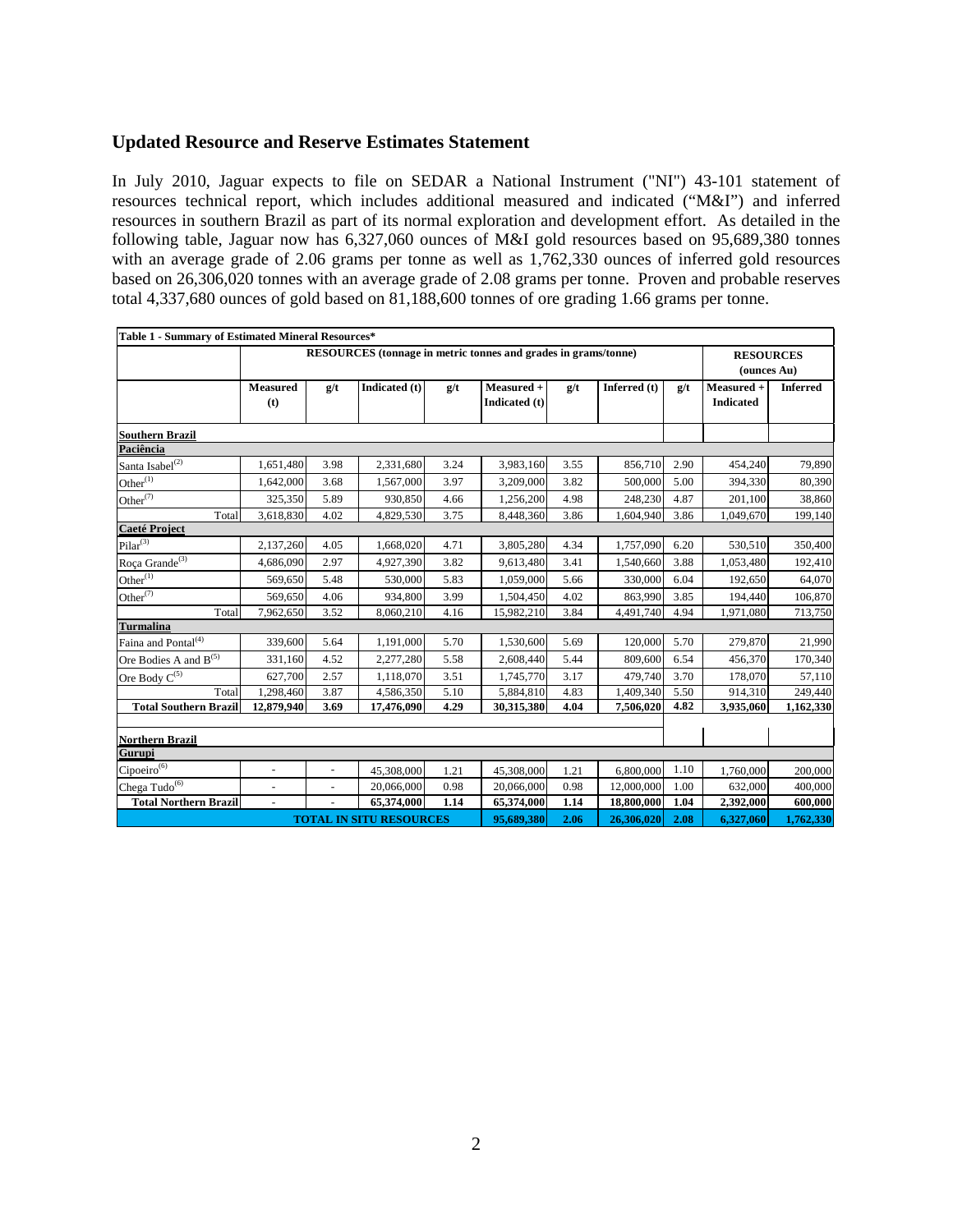| Table 2 - Summary of Estimated Mineral Reserves* |                |                |              |      |                          |      |                  |  |
|--------------------------------------------------|----------------|----------------|--------------|------|--------------------------|------|------------------|--|
|                                                  | Proven (t)     | g/t            | Probable (t) | g/t  | Proven +<br>Probable (t) | g/t  | <b>Ounces Au</b> |  |
| <b>Southern Brazil</b>                           |                |                |              |      |                          |      |                  |  |
| <b>Paciência</b>                                 |                |                |              |      |                          |      |                  |  |
| Santa Isabel <sup>(2)</sup>                      | 1,713,200      | 3.43           | 2,383,510    | 2.82 | 4,096,710                | 3.07 | 405,040          |  |
| <b>Caeté Project</b>                             |                |                |              |      |                          |      |                  |  |
| $Pilar^{(3)}$                                    | 1,719,860      | 3.67           | 1,680,760    | 4.20 | 3,400,620                | 3.93 | 430,150          |  |
| Roça Grande <sup>(3)</sup>                       | 2,805,180      | 2.88           | 3,038,880    | 3.74 | 5,844,060                | 3.33 | 625,020          |  |
| Total                                            | 4,525,040      | 3.18           | 4,719,640    | 3.90 | 9,244,680                | 3.55 | 1,055,180        |  |
| <b>Turmalina</b>                                 |                |                |              |      |                          |      |                  |  |
| Ore Bodies A and $B^{(5)}$                       | 293,020        | 3.62           | 2,366,890    | 4.78 | 2,659,910                | 4.65 | 397,860          |  |
| Ore Body $C^{(5)}$                               | 638,240        | 2.20           | 1,162,060    | 3.01 | 1,800,300                | 2.72 | 157,600          |  |
| Total                                            | 931,260        | 2.65           | 3,528,950    | 4.20 | 4,460,210                | 3.87 | 555,460          |  |
| <b>Total Southern Brazil</b>                     | 7,169,500      | 3.17           | 10,632,100   | 3.76 | 17,801,600               | 3.52 | 2,015,680        |  |
| <b>Northern Brazil</b>                           |                |                |              |      |                          |      |                  |  |
| <b>Gurupi Project</b>                            |                |                |              |      |                          |      |                  |  |
| Cipoeiro <sup>(6)</sup>                          | ۰              | $\blacksquare$ | 44,622,000   | 1.21 | 44,622,000               | 1.21 | 1,730,000        |  |
| Chega Tudo <sup>(6)</sup>                        | $\blacksquare$ | $\overline{a}$ | 18,765,000   | 0.98 | 18,765,000               | 0.98 | 592,000          |  |
| <b>Total Northern Brazil</b>                     |                |                | 63,387,000   | 1.14 | 63,387,000               | 1.14 | 2,322,000        |  |
| <b>TOTAL</b>                                     | 7,169,500      | 3.17           | 74,019,100   | 1.52 | 81,188,600               | 1.66 | 4,337,680        |  |

\* Mineral resources listed in Table 1 include mineral reserves listed in Table 2. Some columns and rows may not total due to rounding.

(1) TechnoMine NI 43-101 Technical Report on the Quadrilátero Gold Project filed on SEDAR on December 20, 2004.

(2) TechnoMine NI 43-101 Feasibility Study Report on the Paciência Gold Project filed on SEDAR on August 9, 2007.

(3) TechnoMine NI 43-101 Feasibility Study Technical Report on the Caeté Gold Project filed on SEDAR on Sept 17, 2008.

(4) TechnoMine NI 43-101 Technical Report on the Turmalina Gold Project filed on SEDAR on December 20, 2004.

(5) TechnoMine NI 43-101 Feasibility Study Technical Report on the Turmalina Phase I Expansion Project filed on SEDAR on September 11, 2008.

(6) AMEC NI 43-101 Technical Report on the Gurupi Project Pre-Feasibility Study filed on SEDAR on May 11, 2010.

(7) TechnoMine Multi-Target Technical Report expected to be filed on SEDAR; July 2010.

### **Qualified Person ("QP")**

The drill results disclosed herein were reviewed by Ivan C. Machado, M.Sc., P.E., P.Eng., Principal of TechnoMine. Mr. Machado serves as Jaguar's independent Qualified Person in accordance with NI 43- 101. SGS Geosol Laboratories of Belo Horizonte, Minas Gerais provided independent sample preparation and assay services, using standard industry practices. There has not been sufficient exploration to define a mineral resource based on these drill results and it is uncertain if further exploration will result in mineral resources.

### **Exploration Update**

The information which follows reflects the Company's exploration effort through May 31, 2010.

# **Turmalina**

Jaguar is conducting additional exploration with a goal of increasing resources and reserves and expanding Turmalina's annual production beyond the current plan of 100,000 ounces per year. The exploration effort has been concentrated in the Zone D, Faina and Pontal targets.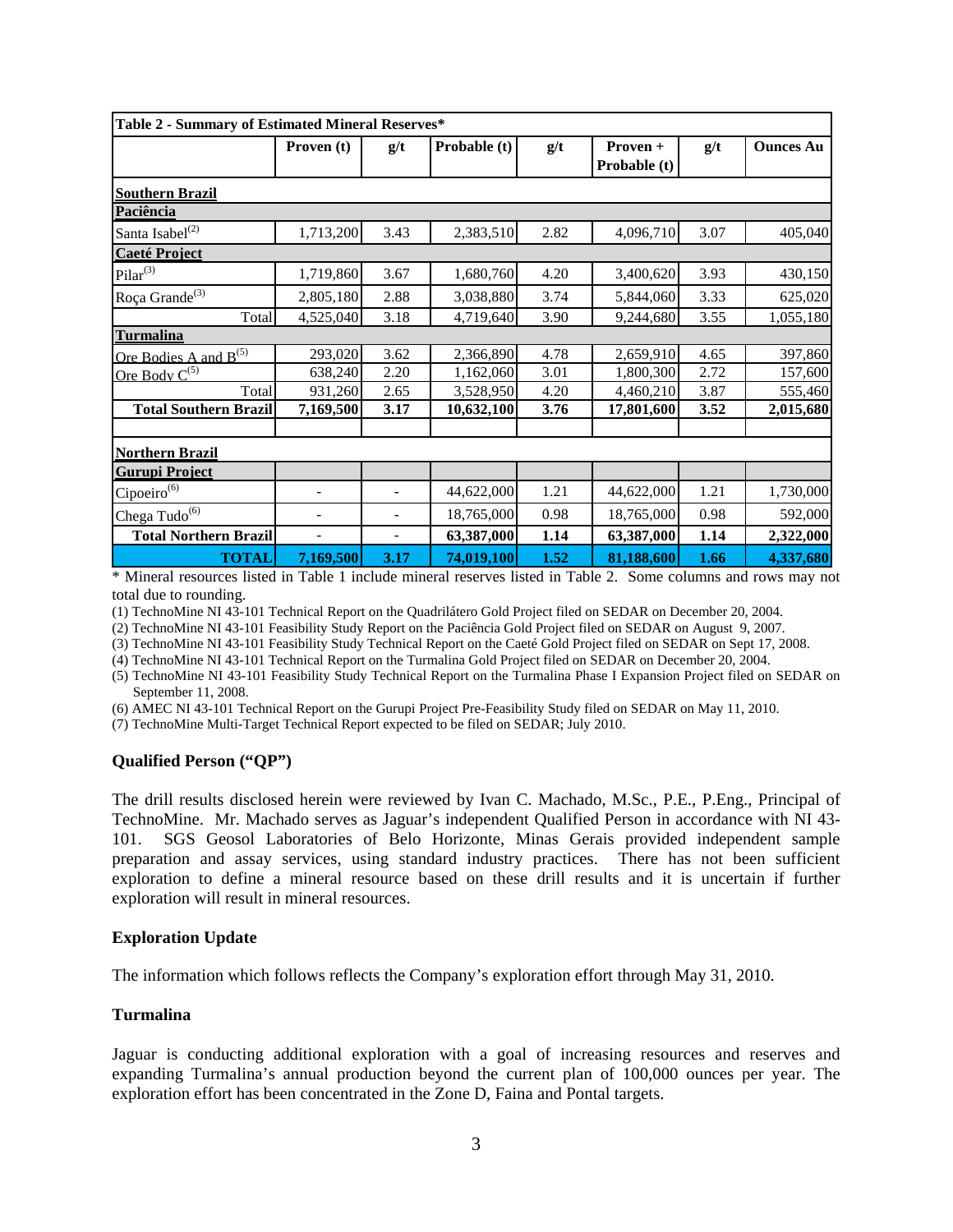At Zone D (the "Satinoco Zone") additional gold bearing oxide ore has been identified in the weathered rock above the sulfide zone. As part of the effort to evaluate the potential for gold contained in the oxide and sulfide ores, the Company developed trenches and conducted surface drilling. In April and May of this year, 333 meters were drilled in four holes and 260 meters were excavated from trenches with encouraging results. The gold contained in the oxide zone from Zone D will be treated at the Turmalina CIP plant along with the sulfide ore from existing underground operations.

Aggressive drilling and trenching activities are in progress on the Faina and Pontal targets, specifically at Pontal, and will be reported later in 2010.

The Pontal Target is an ore sheath located approximately 1.8 km and 3.8 km northwest from the Faina Target and the Turmalina Plant, respectively. At this location, two targets were identified: LB1 and LB2. The Pontal Target mineralization is represented by quartz masses (silicification zone) which disseminates to massive sulfites into a hydrothermal schist. The targets cover a 800 m x 100 m area defined by geochemistry and geophysical anomalies. In the late-1990's, the oxide ore at the LB1 Target was mined out and treated at a heap leaching plant. However, the oxide zone at the LB2 Target remains intact.

Jaguar is developing preliminary metallurgical test work to verify whether the Pontal ore is refractory and determine the optimum process to treat it. If the Pontal Target sulfide ore is in fact determined to be refractory, which is the case for the Faina Target ore, the Company will likely construct a separate circuit to treat the refractory ore. Although no decision has been reached, the most likely case being evaluated is to construct a new circuit at the Turmalina Plant which can process the refractory ore. The oxide ore from the LB2 Target can be processed in the existing Turmalina Plant.

To-date, drilling at the Pontal Target has totaled 4,936 meters in 27 holes; 3,976 meters at the LB1 Target and 960 meters at the LB2 Target. Very encouraging preliminary assay results were obtained from both targets and are as follows:

| Pontal Target – Main Surface Drilling Results (cut-off = $1 g/t$ ) |               |          |        |               |               |  |  |
|--------------------------------------------------------------------|---------------|----------|--------|---------------|---------------|--|--|
| <b>Target</b>                                                      | Hole          | From (m) | To(m)  | Grade $(g/t)$ | Thickness (m) |  |  |
|                                                                    | <b>PTL-55</b> | 96.30    | 121.30 | 3.77          | 25.00         |  |  |
|                                                                    | includes      | 101.30   | 103.30 | 4.82          | 2.00          |  |  |
|                                                                    | and           | 105.30   | 116.30 | 6.51          | 11.00         |  |  |
|                                                                    | <b>PTL-56</b> | 81.50    | 93.50  | 2,13          | 12.00         |  |  |
|                                                                    | <b>PTL-57</b> | 127.00   | 132.00 | 3.34          | 5.00          |  |  |
|                                                                    |               | 161.00   | 165.00 | 3.31          | 4.00          |  |  |
|                                                                    | includes      | 162.00   | 164.00 | 5.57          | 2.00          |  |  |
|                                                                    | <b>PTL-58</b> | 75.50    | 97.50  | 2.61          | 22.00         |  |  |
|                                                                    | includes      | 87.50    | 90.50  | 8.33          | 3.00          |  |  |
|                                                                    | <b>PTL-59</b> | 91.00    | 104.00 | 1,93          | 13.00         |  |  |
|                                                                    | <b>PTL-60</b> | 8.00     | 10.00  | 9.17          | 2.00          |  |  |
| LB1                                                                |               | 98.50    | 111.50 | 2.37          | 13.00         |  |  |
|                                                                    | <b>PTL-61</b> | 58.00    | 69.00  | 2.16          | 11.00         |  |  |
|                                                                    |               | 115.00   | 131.00 | 5.19          | 16.00         |  |  |
|                                                                    |               | 158.00   | 160.00 | 15.79         | 2.00          |  |  |
|                                                                    | PTL-62        | 99.00    | 124.00 | 1,92          | 25.00         |  |  |
|                                                                    | includes      | 116.00   | 118.00 | 4.73          | 2.00          |  |  |
|                                                                    | PTL-63        | 39.30    | 40.30  | 14.58         | 1.00          |  |  |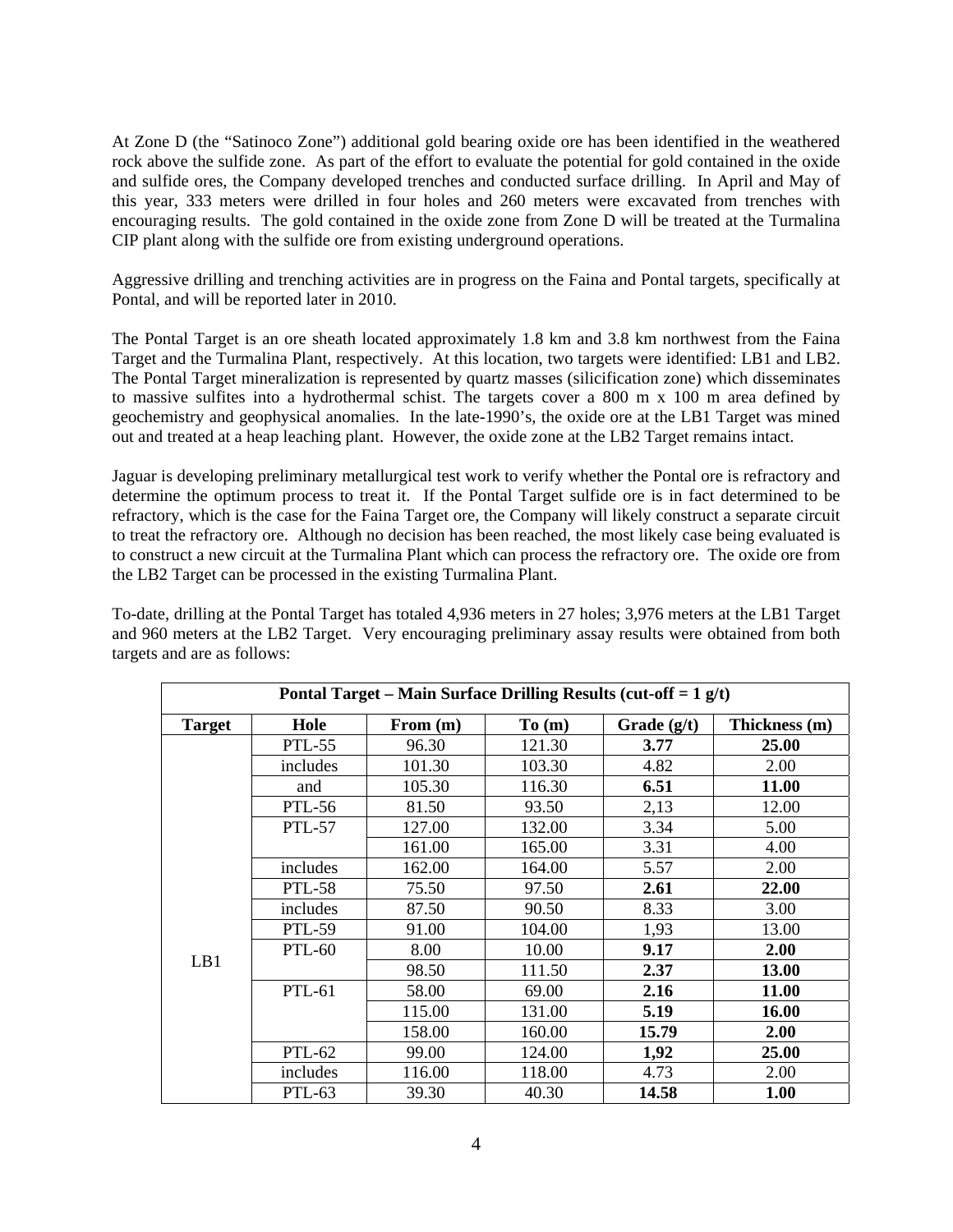|     |               | 73.30  | 83.30  | 2.20 | 10.00 |
|-----|---------------|--------|--------|------|-------|
|     |               | 115.00 | 134.00 | 3.06 | 19.00 |
|     | Includes      | 125.00 | 134.00 | 4.79 | 9.00  |
|     | PTL-37        | 11.35  | 18.35  | 1.86 | 7.00  |
|     | includes      | 16.35  | 18.35  | 4.57 | 2.00  |
|     | <b>PTL-38</b> | 28.50  | 39.50  | 1.64 | 11.00 |
|     | <b>PTL-39</b> | 13.00  | 20.00  | 1.36 | 7.00  |
|     |               | 36.00  | 42.00  | 1.91 | 6.00  |
|     | <b>PTL-42</b> | 52.70  | 60.70  | 2.23 | 8.00  |
|     | <b>PTL-44</b> | 27.00  | 33.00  | 2.12 | 6.00  |
| LB2 | <b>PTL-45</b> | 31.00  | 34.00  | 3.77 | 3.00  |
|     |               | 61.00  | 75.00  | 1.95 | 14.00 |
|     | includes      | 67.00  | 70.00  | 4.76 | 3.00  |
|     | <b>PTL-48</b> | 34.50  | 39.50  | 4.06 | 5.00  |
|     | <b>PTL-49</b> | 35.40  | 43.40  | 1.50 | 8.00  |
|     | includes      | 35.50  | 37.50  | 8.78 | 2.00  |
|     |               | 64.50  | 90.50  | 3.14 | 26.00 |
|     | includes      | 74.50  | 77.50  | 4.56 | 3.00  |
|     | and           | 87.50  | 90.50  | 5.26 | 3.00  |

*Note: Not all holes represent true width.* 

Trenches were excavated at the LB2 Target to evaluate the oxide resources. The main trenches results are summarized below:

| <b>LB2 Target (Pontal) – Main Trench Results</b> |               |                  |  |                      |               |                  |  |
|--------------------------------------------------|---------------|------------------|--|----------------------|---------------|------------------|--|
| Trench                                           | Grade $(g/t)$ | <b>Thickness</b> |  | <b>Trench Number</b> | Grade $(g/t)$ | <b>Thickness</b> |  |
| Number                                           |               | (m)              |  |                      |               | (m)              |  |
| <b>TPT-001</b>                                   | 3.72          | 2.00             |  |                      | 1.01          | 5.00             |  |
|                                                  | 4.90          | 2.00             |  | <b>TPT-016</b>       | 3.59          | 1.00             |  |
| <b>TPT-002</b>                                   | 2.09          | 4.00             |  |                      | 1.84          | 6.00             |  |
| <b>TPT-004</b>                                   | 1.66          | 7.00             |  |                      | 3.16          | 2.00             |  |
| <b>TPT-005</b>                                   | 2.91          | 2.00             |  |                      | 3.64          | <b>12.00</b>     |  |
| <b>TPT-007</b>                                   | 2.40          | 3.00             |  |                      | 2.80          | 3.00             |  |
| <b>TPT-008</b>                                   | 2.58          | 3.00             |  | <b>TPT-018</b>       | 2.75          | 2.00             |  |
| <b>TPT-009</b>                                   | 2.67          | 24.00            |  |                      | 2.05          | 5.00             |  |
| <b>TPT-010</b>                                   | 3.00          | 2.00             |  |                      | 1.86          | 9.00             |  |
| <b>TPT-011</b>                                   | 1.02          | 6.00             |  | <b>TPT-019</b>       | 2.35          | 3.00             |  |
| <b>TPT-012</b>                                   | 2.03          | 2.00             |  |                      | 2.25          | 10.00            |  |
| <b>TPT-013</b>                                   | 2.35          | 2.00             |  | <b>TPT-020</b>       | 2.33          | 2.00             |  |
|                                                  | 2.58          | 3.00             |  |                      | 3.10          | 2.00             |  |
|                                                  | 2.00          | 2.00             |  | <b>TPT-026</b>       | 3.29          | 1.00             |  |
|                                                  | 2.35          | 3.00             |  | <b>TPT-029</b>       | 3.06          | 7.00             |  |
|                                                  | 1.45          | 17.00            |  |                      | 1.51          | 5.00             |  |
| <b>TPT-015</b>                                   | 3.94          | 8.00             |  |                      |               |                  |  |
|                                                  | 4.09          | 9.00             |  |                      |               |                  |  |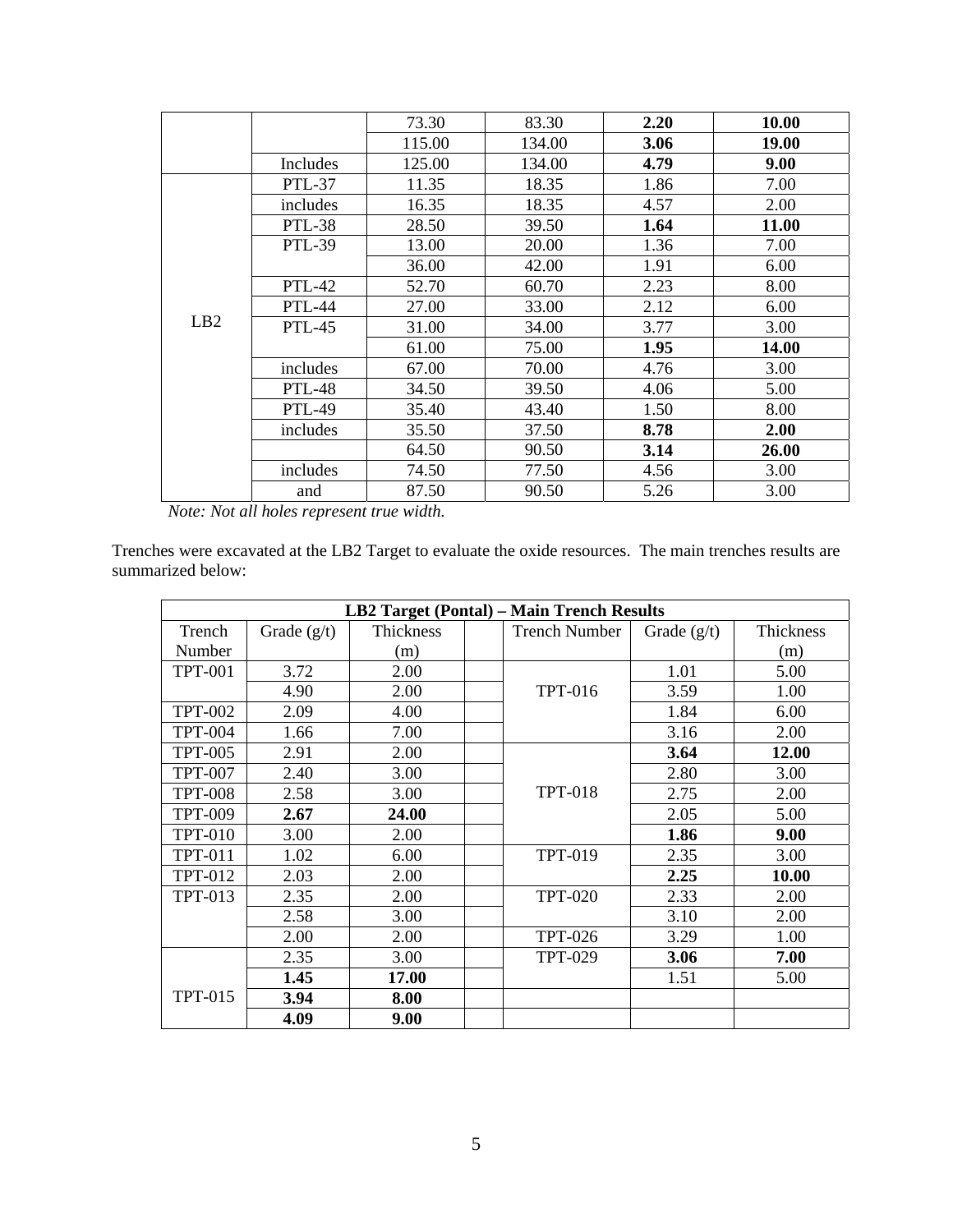# **Paciência**

In April and May of this year, the exploration program in the Paciência region has been focused at the following targets: NW1, Conglomerates, NW3 (Bahú), Rio de Peixe, Quati, Monges and Viana.

Drilling programs are in progress at the NW1 Target (underground drilling) and the NW3 Target (surface drilling). During the period, 584 meters were drilled from underground and 3,504 meters were drilled from the surface at the NW3 Target. The main results of these drill holes are summarized as follows:

| <b>Target</b> | Hole           | From $(m)$ | To(m)  | Grade $(g/t)$ | Thickness (m) |
|---------------|----------------|------------|--------|---------------|---------------|
|               | <b>Number</b>  |            |        |               |               |
|               | <b>MSS-037</b> | 55.25      | 56.30  | 3.11          | 1.05          |
|               |                | 58.15      | 63.10  | 5.10          | 4.95          |
|               | <b>MSS-038</b> | 51.40      | 53.35  | 8.66          | 1.95          |
| NW1           | <b>MSS-040</b> | 39.60      | 40.60  | 2.83          | 1.00          |
|               |                | 48.35      | 49.35  | 3.18          | 1.00          |
|               | <b>MSS-041</b> | 19.10      | 20.10  | 9.48          | 1.00          |
|               |                | 37.70      | 43.60  | 5.19          | 5.90          |
|               | FBA-039        | 26.90      | 28.65  | 4.56          | 1.75          |
|               | FBA-051        | 42.60      | 51.90  | 10.40         | 9.30          |
|               |                | 138.75     | 152.95 | 5.21          | 14.20         |
|               | <b>FBA-055</b> | 20.30      | 21.30  | 3.70          | 1.00          |
|               |                | 123.90     | 127.90 | 1.03          | 4.00          |
| NW3           | FBA-061        | 49.25      | 51.90  | 2.25          | 2.65          |
| (Bahú)        | FBA-076        | 121.00     | 122.00 | 6.33          | 1.00          |
| and           |                | 139.65     | 142.65 | 2.08          | 3.00          |
| Jatobá        | FBA-077        | 144.00     | 149.90 | 1.35          | 5.90          |
|               | <b>FBA-078</b> | 69.20      | 71.20  | 2.78          | 2.00          |
|               | FBA-079        | 70.35      | 72.35  | 3.00          | 2.00          |
|               |                | 161.85     | 167.90 | 1.54          | 6.05          |
|               | <b>FBA-080</b> | 137.70     | 141.70 | 2.61          | 4.00          |

*Note: Not all holes represent true width.* 

The underground development and sampling at the NW1 Target defined numerous ore shoots totaling approximately 2,073  $m^2$  with an average grade of 3.07 grams per metric ton.

At the Jatobá Target, 42 meters of trenches were conducted to verify the extension of the mineralization. Results are not available as of this date.

At the conglomerate targets, which include Palmital and Ouro Fino, the Company continues with underground development. During May, the ramp to the fourth level at the Palmital Mine was completed with development of the exploration drift in process. A new portal at the Ouro Fino Target, which will access the underground conglomerate reef, is expected to be completed in Q3 of this year.

Jaguar controls other targets along the Paciência shear zone, which contains mineralization similar to the Santa Isabel Mine.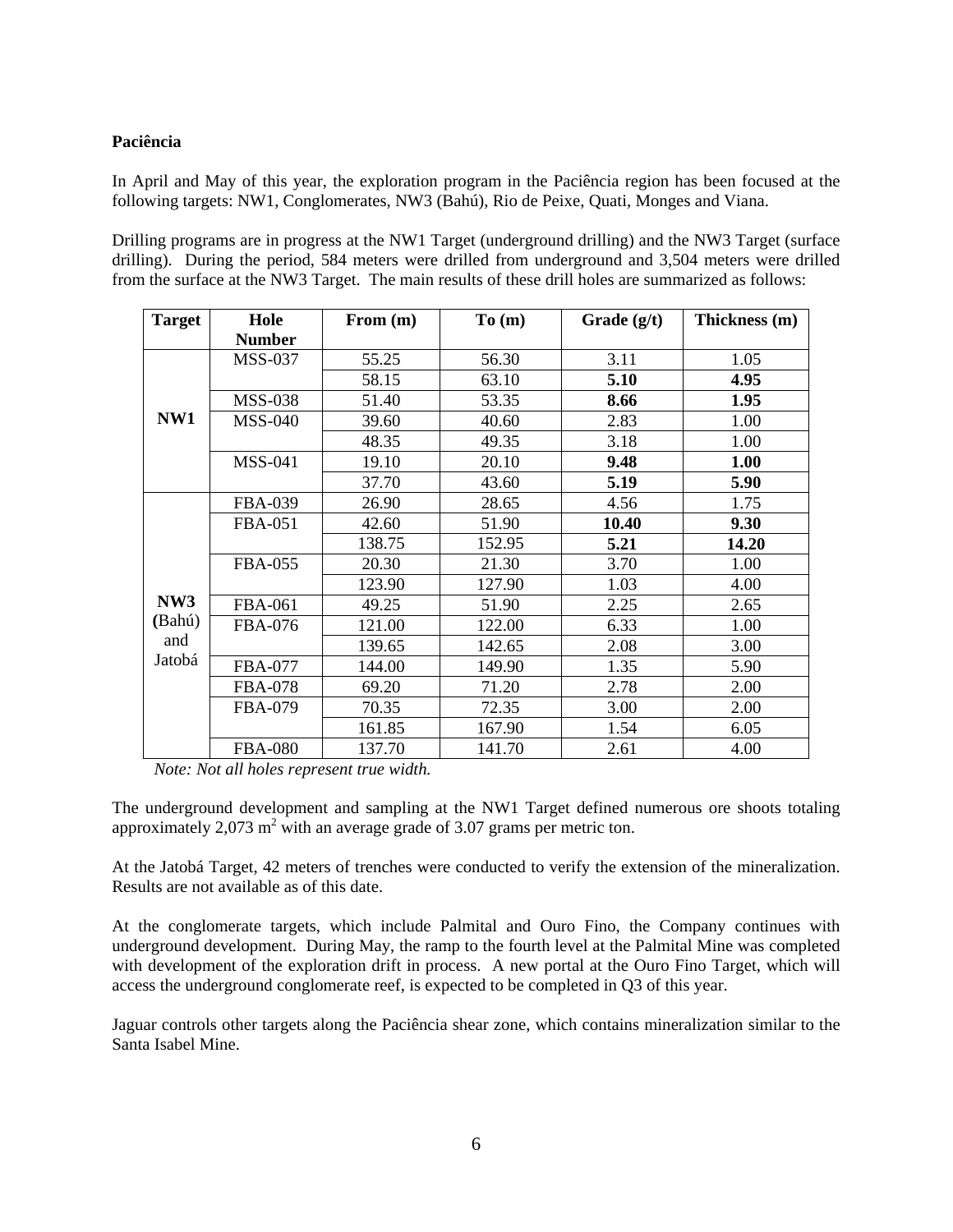At the Quati/Viana Target, a trench program was initiated during Q2 2010 where 115 meters produced 322 channel samples. Assay results are not available as of this date. At the Monges Target, located approximately 10 km south of the Paciência CIP processing plant, geological mapping and sampling are underway.

In the Rio de Peixe zone field activities have been focused at the Mata dos Trovões and Urubu targets where 160 meters of trenches have been performed. Assay results are not available at this time.

# **Caeté**

As part of the Company's effort to identify and add to its gold resource base at its Caeté operation, 75,000 meters of additional drilling is planned over the next few years on targets located in close proximity to the Caeté Plant, including Catita II, Serra Paraíso, Boa Vista 2 and 3, Lavra Velha, Batatal and Carrancas targets.

At Boa Vista 2 and 3 targets, Jaguar is conducting trenching, sampling and drilling programs to test the mineralization that occurs in banded iron formation ("BIF") horizons. To-date, 479 meters have been drilled in 11 drill holes, with promising results.

In the Carrancas Target, the Company has initiated a short-hole drilling campaign. A total of 148 meters distributed in 18 holes have been drilled. At the Batatal Target, 122 meters of trenches have been excavated. As of this date, assay results are not available from these efforts.

# **Pilar Mine**

The Pilar Mine has been operating for the past 18 months and has been shipping ore to the Paciência Plant. Underground development has proceeded and during Q1 of this year, access to level three in the mine was completed. During the development of the third level  $\langle$  -250 meters from surface), exploration efforts have yielded some very positive results with a significant rise in contained gold grades.

The Pilar mine has two distinct ore sheaths that come together in a hinge zone of a layer in a BIF fold. During the development of level three in the mine, the appearance of a series of folds along the contact zones have revealed increasing thicknesses of the mineralization. The strike along these mineralized zones remains open at depth. Of significance, the grades and thicknesses of the mineralized zones have increased quite sharply from level one to level three at the Pilar Mine. The total area of the defined ore bodies identified are: Level One - 2,477  $m^2$  with an average grade of 4.41 grams per tonne; Level Two -2,818 m<sup>2</sup> with an average grade of 4.56 gram per tonne; and Level 3- an estimated area of 3,500 m<sup>2</sup> with an average grade of 5.50 grams per tonne. One zone measured through the end of May in level three contains an area of  $1,367 \text{ m}^2$  with an average grade of 8.17 grams per tonne.

Due to the fact that the ore bodies follow a geological boudinage pattern, the increase in grade and size of the mineralized areas is something that occurs frequently in the Iron Quadrangle. This can be observed at AngloGold Ashanti's Cuiabá and Morro da Glória Mines, São Bento Mine (ex-Eldorado) and Jaguar's Turmalina Mine.

### **Pedra Branca Project**

Jaguar is currently conducting a comprehensive exploration program at the Pedra Branca Project, including extensive geological mapping, drainage and soil geochemistry, detailing of zones with anomalies, trenching and diamond drilling. During 2007 and 2008, Jaguar completed an exploration drill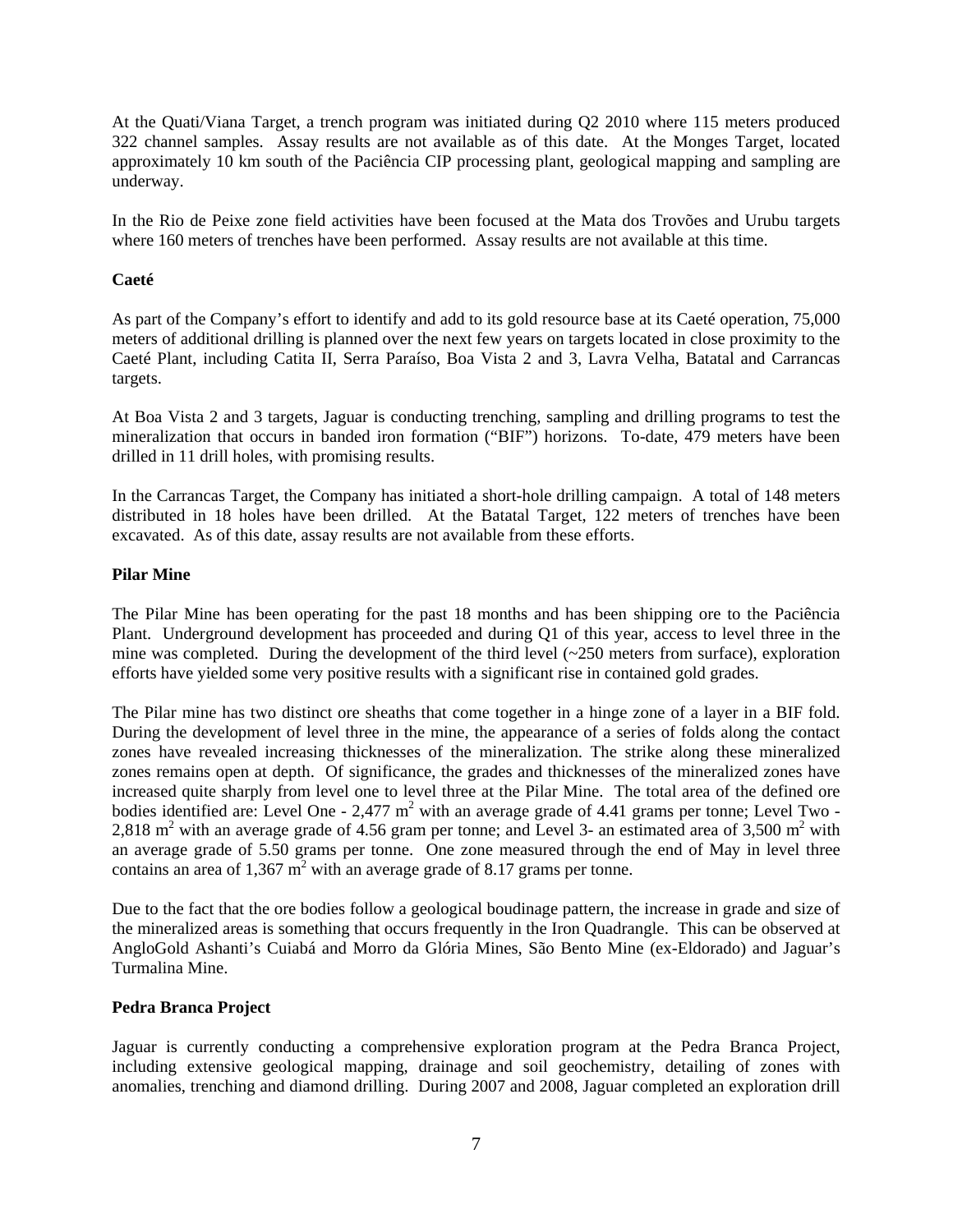program to test the continuity of the mineralization at depth and laterally. To-date, 91 drill holes totaling 8,974 meters have been completed.

During April and May of this year, the Company continued the trenching plan covering all the soil anomalies that show grades over 0.2 grams per tonne in all the targets defined.

| <b>Target</b> | <b>Trench Number</b> | Grade $(g/t)$ | Interval (m) |
|---------------|----------------------|---------------|--------------|
| Mirado/Coelho | <b>TCM-007</b>       | 1.89          | 4.00         |
| Parelhas      | <b>TPR-001</b>       | 1.49          | 2.90         |
|               | <b>TPR-003</b>       | 0.96          | 3.00         |
|               |                      | 1.14          | 2.00         |
|               | <b>TOM-022</b>       | 3.46          | 7.20         |
| Queimadas     |                      | 1.26          | 13.50        |
|               | TQM-023              | 0.81          | 22.50        |
|               | <b>TOM-024</b>       | 2.12          | 2.00         |
|               |                      | 4.28          | 2.00         |

The main channel results obtained in the trenches are presented in the table below:

Below is a summary of the exploration effort conducted during 2010 at the Pedra Branca Project.

| <b>Activity</b>          |        | April-May/2010 | <b>Year to date</b> |         |  |
|--------------------------|--------|----------------|---------------------|---------|--|
|                          |        | samples        | m                   | samples |  |
| Stream sediment sampling |        | 170            |                     | 280     |  |
| Soil sampling            | 29,020 | 1,531          | 54,190              | 2,523   |  |
| Rock sampling / Chip     |        | 39             |                     | 146     |  |
| Trenching                | 5,675  | 926            | 10,008              | 3,465   |  |

# **Expanded Management Team in Brazil**

Due to the significant expansion of Jaguar's operations in Brazil over the past several years, and the plan to continue its stated growth program both organically and possibly through acquisitions, the Company has expanded its management team in Brazil. The newest additions to Jaguar's team in Brazil include:

# **Director of Operations, Northern Brazil – Luis Alberto Alves**

Mr. Alves is a mining engineer with 34 years of experience in mining and plant operations, including 21 years (combined) with Rio Tinto and Kinross (Paracatu Gold Mine) and 10 years with Arafertil/(Bunge). He has held General Manager and Operations Director position at Rio Tinto and Kinross companies.

# **Director of Operations, Southern Brazil – Álvaro Xavier Brandão**

Mr. Brandão is a mining engineer with nearly 30 years of experience in mining and plant operations, including 13 years with AngloGold Ashanti, 5 years with Orica Brasil and 10 years with Metso Brasil.

### **Director of Engineering – Wilson Miola**

Mr. Miola is a geological engineer, with M.E. equivalent degree in Geostatistics, M.Sc. and Ph.D. degrees in Mining Engineering. With more than 30 years of experience in mining and planning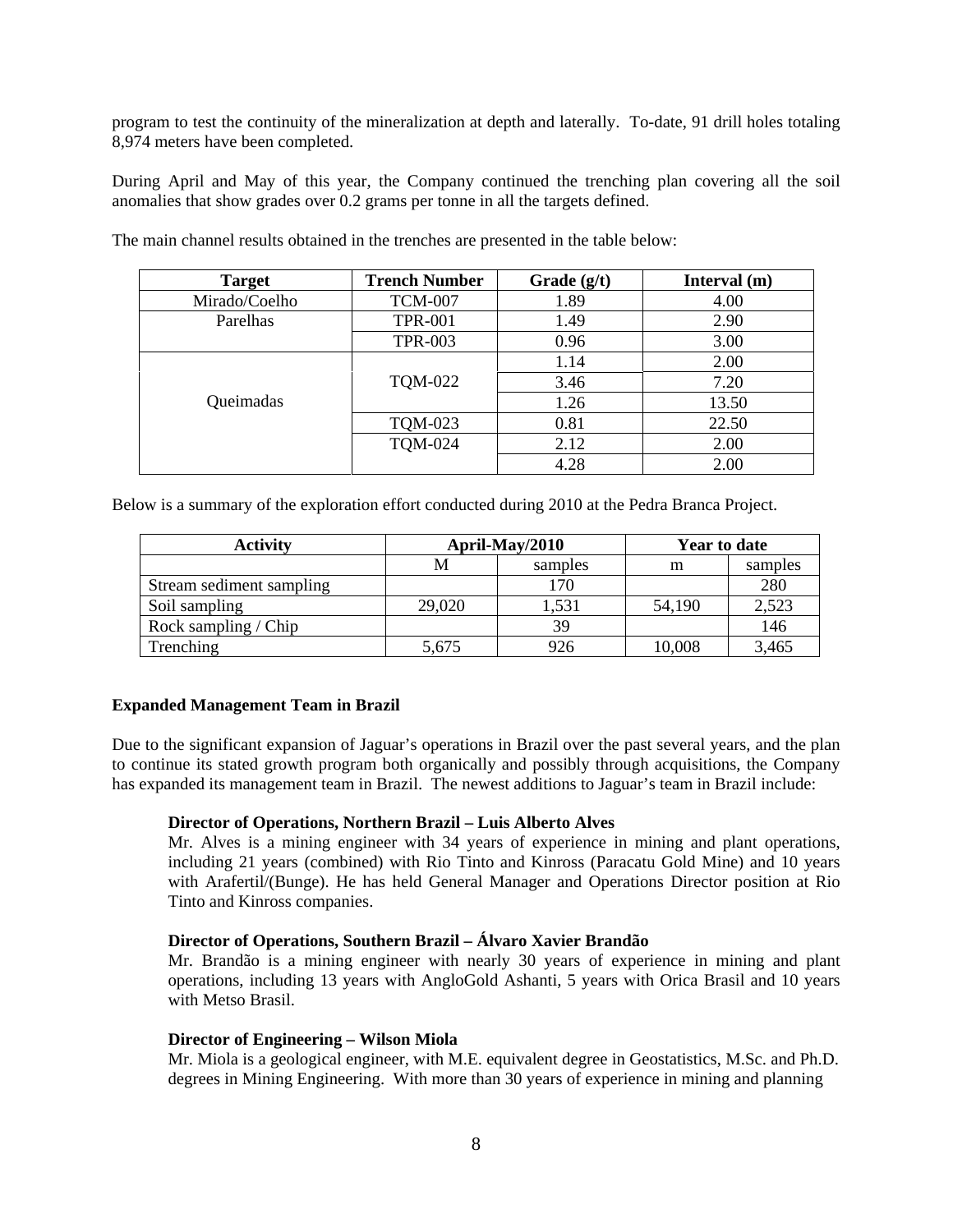operations, has held positions of Director, Planning Manager and Engineering at Camargo Correa, Vale, and other reputable Brazilian companies.

#### **Director of Finance – Guto Berto**

Mr. Berto is a financial professional who has held leading positions in multi-national corporations in segments such as mining, automobile manufacturing and auditing. Mr. Berto has extensive knowledge of business practices and operations, market analysis, financial and information systems, internal controls and processes, and critical and strategic financial reporting procedures.

### **New Business Manager – Johan Van der Stricht**

Mr. Van der Stricht holds a MSc. in Mining Geology from the Camborne School of Mines and is a graduate in Mineralogy and Geology. Mr. Van der Stricht has over 26 years of experience in mining, exploration, feasibility studies and business development, including four years with Mineração Tejucana, four years in international business development and commercial management roles in Portugal, and eight years with the Odebrecht Group in Angola. He obtained his Brazilian permanent residence in 2001 and consolidated his local business experience in mine management consulting, environmental permitting and compliance, feasibility studies, project implementation, and general management roles.

#### **Technical Services Manager – Eli Leite**

Mr. Leite graduated in Quality Control and Mining Engineering, with specialization in Ore Treatment. His experience includes over 30 years in mining, feasibility studies and project execution through the operational activities and mining processing, including 26 years at Vale, three years at EPC and four years at GRD Minproc. At Jaguar, he will implement the Corporate Technical Services Area.

With respect to this expansion, Mr. Titcomb stated, "Understanding that people are our greatest asset, not only to improve our operations, but to further grow our operating base, we have recruited top-notch industry personnel who can make an immediate impact. The professionals we have added will put the emphasis where it needs to be and at the same time allow us to cultivate new leaders for the future. Additional key management personnel needs have been identified and will be added over the next 24 months."

Jaguar has consistently sized its employ base to match its growth plans rising from seven employees in 2002 when the Company was formed to over 1,800 today. Based on Jaguar's announced expansion plans, over the next 24 months the Company intends to add more than 1,200 additional employees to its ranks and become one of, if not the largest gold producers in Brazil.

### **Suspension of Reporting Preliminary Operating Results**

Management has elected to suspend its interim reporting of production, operating costs and sales information two weeks after the end of a quarter as has been its practice over the past two years. Instead, this information will be supplied when the Company reports its quarterly financial results, except in the case of its year-end results, generally within six weeks following the end of each calendar quarter. This will allow management the ability to provide a more complete picture of operations and the impact on earnings, including an interactive conference call to discuss relevant issues, in a manner similar to the practice other mining companies are now adopting.